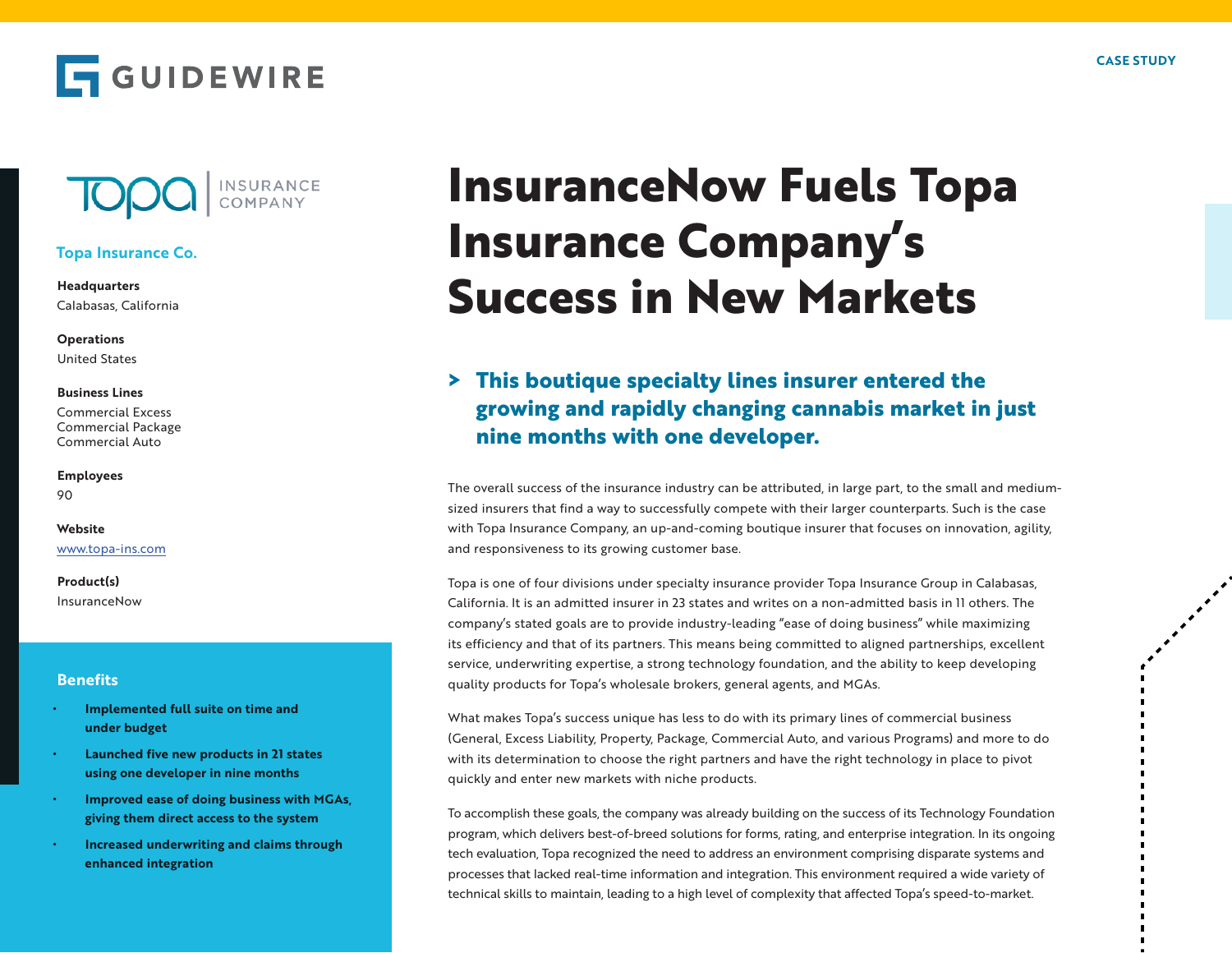**"The moment that I realized that we'd picked the right solution with InsuranceNow was with our deployment of the cannabis product. That wasn't in our original scope. It was an added scope after we'd put our core products on the platform. And that project took us about nine months."**

> **–Tracy Tillinghast, Vice President and Chief Information Officer, Topa Insurance**

## **Outdated Technology**

"One of the main challenges we had with our old technology was that we couldn't make changes to it very quickly," notes Tracy Tillinghast, Topa's Vice President and Chief Information Officer. "It required programming and months of testing, and we were very dependent on our developers. The other problem with our old technology—green-screen legacy systems—was that it wasn't user-friendly enough for our internal underwriters or claims adjusters as well as for our brokers, and it didn't have a lot of edits and controls in the system, so it led to errors and just a lot of issues."

When the insurer decided to modernize its core systems, it did so with one of its main tenets in mind: to align with the right partners. In 2018, the company chose Guidewire as its cloud-based technology platform provider and implemented InsuranceNow, a P&C core SaaS platform.

For the team at Topa, there was no hesitancy to move to the cloud. "It's scalable, it's safe, it's easier to support in the long-term, and it's just the right solution for us," Tillinghast says.

By following a mainly out-of-the-box implementation approach and using configuration rather than customization to make changes, the insurer was able to complete the initial implementation on time and under budget.

## **Partnerships Pave the Way**

The timing of the InsuranceNow implementation happened to coincide nicely with the company's decision to broaden its risk appetite and align with another partner, Cannasure Insurance Services, a wholesale broker and managing general agent. This partnership would allow Topa to enter a new, relatively untested but fast-growing market: cannabis.

Cannasure is a deeply entrenched industry expert in cannabis risk management, offering specialized cannabis coverages for businesses, property coverage, general liability, and product liability. Topa's goal in entering this new market? To differentiate itself from larger insurers that still cautiously offer only one line of business for this evolving industry. By doing so, Topa is on track to become a "one-stop shop" for this market—from harvesting the fields, distribution, and delivery to retail centers.

Cannabis is currently legalized at the state level for either adult or medical usage in 36 states and legalized for CBD in another 14, but it is still not legalized at the federal level. "This situation drives many of the stigmas and challenges around the distribution of the product," notes Denise Pavlov, the insurer's Chief Operating Officer.

Still, Topa sees the opportunity: U.S. sales of medical and recreational cannabis have grown exponentially, reaching \$17.5 billion in 2020—a 46% increase from 2019 according to Insurance Journal.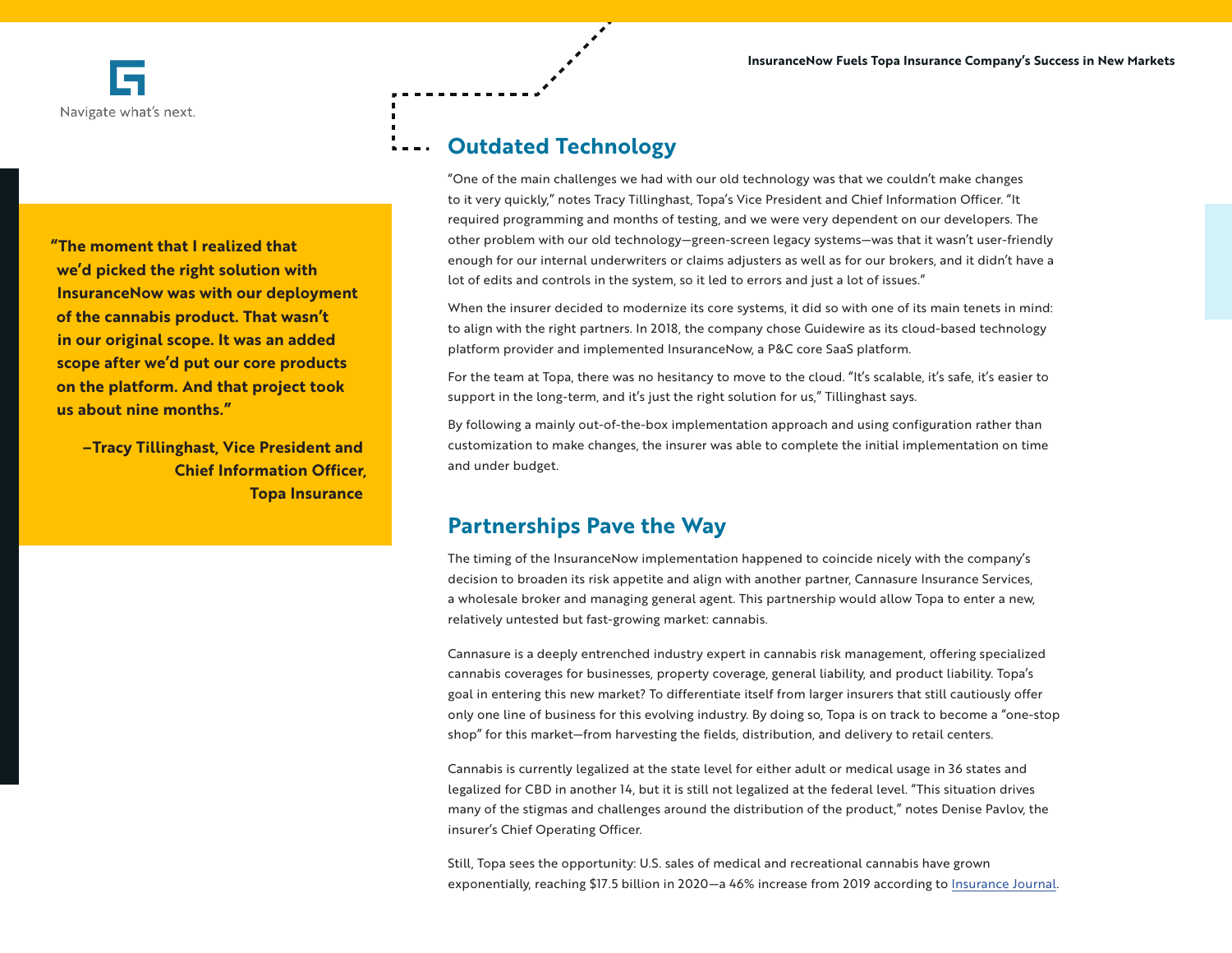Navigate what's next.

And under a new federal administration, the legislative landscape is currently undergoing a procannabis transformation.

By initially applying InsuranceNow to Topa's other commercial lines of business, the company is already able to improve underwriting and claims through enhanced integration. And the insurer is better able to measure improvements and opportunities for data, business intelligence, and reporting capabilities.

## **The Right Solution**

"The moment that I realized that we'd picked the right solution with InsuranceNow was with our deployment of the cannabis product," maintains Tillinghast. "That wasn't in our original scope. It was an added scope after we'd put our core products on the platform. And the cannabis project took us about nine months."

Tillinghast points to the project's output: five different products in 21 states using essentially one developer. "And yes, he was my best developer," he adds, "but that's a remarkable achievement when you look at it. That's a lot of change to an application, and to be able to get to market in that amount of time is pretty remarkable."

The stakes are high for the insurer, which is operating with a new cloud-based platform in an evolving market where the competition for cannabis business is ever-growing. "Some of the insurance techs that are emerging in the market are making it easier to do business with our MGAs and brokers," Tillinghast says. "So, how do we make it as easy as possible for them to sell policies and stay competitive in the market? Looking at this is one of our primary objectives."

Meeting those objectives requires another take on partnerships, namely, third-party integration. "One of the things we're excited about is the direction that Guidewire seems to be going with their API strategy to allow us to integrate with a multitude of third parties," notes Tillinghast. Highlighting Topa's partnerships with two other Guidewire's preferred partners—Cloverleaf for its data warehouse and One Inc. for its digital claims payments—Tillinghast adds, "We're not locked into having to work directly with Guidewire or build it ourselves. We have different solutions that we can pursue that are much easier based on the strategy Guidewire is taking."

Tillinghast reports that Topa is also evaluating GUI tools such as InsuranceNow Studio, which add flexibility and extensibility to the platform and enable the insurer to make changes to cannabis quoting, policies, payments, claims, operations, commissions, data reports, and more. "We think it could be a time saver and a cost saver for us to be able to have our analysts do some of the configuration work in Studio."